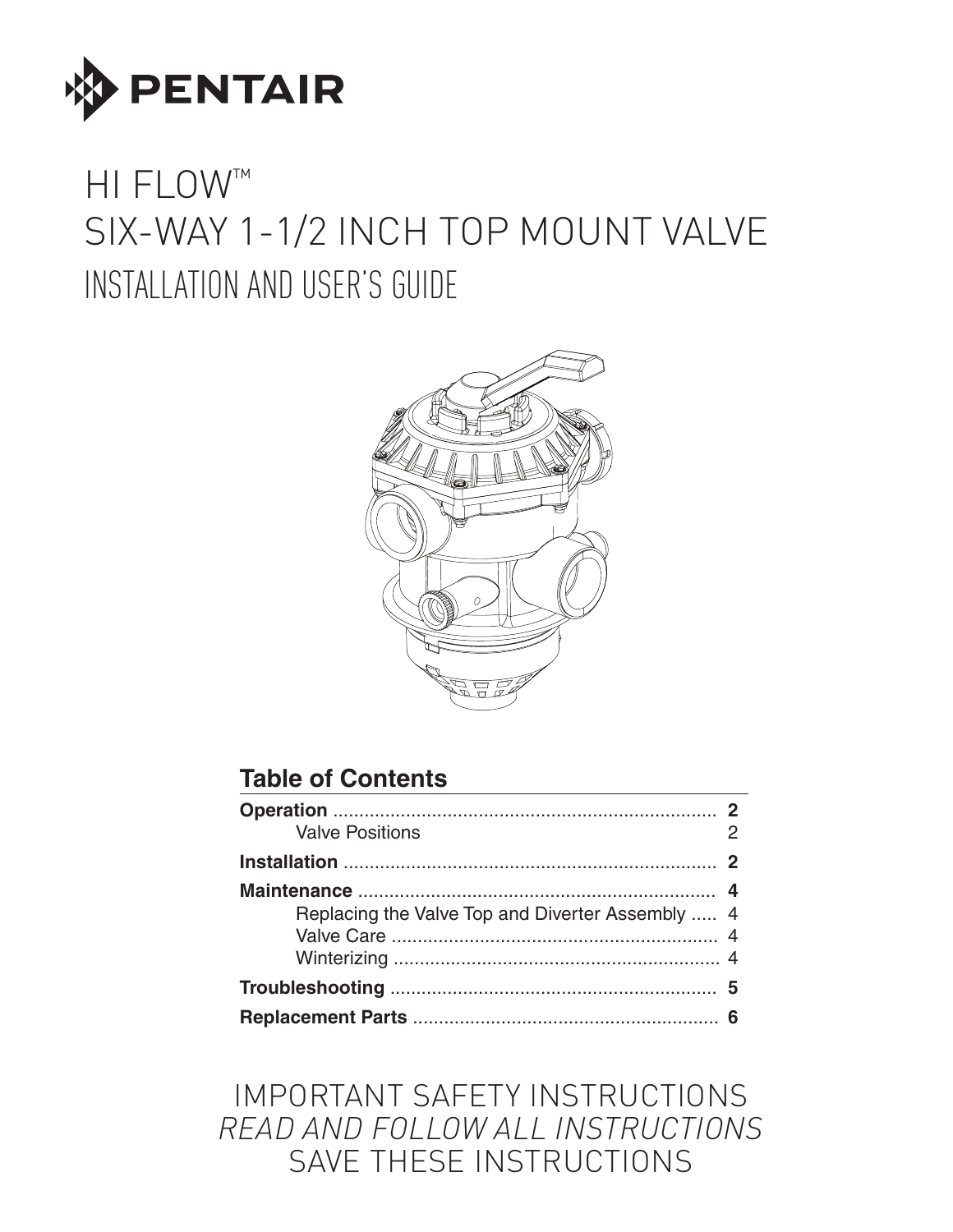## **OPERATION**

Air entering a filter with a poorly or improperly **AWARNING** closed valve clamp can cause the valve to separate from the filter and can cause severe bodily injury and/or property damage. (Some valve models do not have a clamp but thread into the filter tank.)

The HiFlow™ Six-Way Top Mount Valve operates under pressure. When closed properly and operated without air in the water system, this valve will operate in a safe manner.

This six position valve is designed to provide all the necessary positions required to operate, maintain, troubleshoot and service your filter. It is provided with six operating positions and one winterize position. The valve is constructed of high quality corrosion-resistant materials and when installed, operated and maintained in accordance to these instructions your valve will provided years of trouble free operation.

1. This valve is equipped with an external air bleeder (item 12, page 6). Always open this air bleeder and stand clear of the filter and valve before starting the system pump. Leave the air bleeder open until a steady stream of water appears.

To prevent damage to the equipment **ACAUTION** and possibly injury always turn the pump off before changing valve positions.

2. The valve has a closed position. **THE PUMP SHOULD NEVER BE ON WHEN THE VALVE IS IN THE CLOSED POSITION.** If the pump is operated while the valve is closed, the air relief system becomes inoperative and separation of system components can occur. Additionally, running the system with no flow will seriously damage the equipment.

#### **Valve Positions**

- **FILTER:** From pump, through valve downward THRU FILTER up through center pipe to valve RETURN port for normal filter action and vacuuming pool thru filter.
- **BACKWASH:** From pump through valve, down through center pipe and to valve WASTE port for cleaning filter by reversing flow.
- **RINSE:** From pump, through valve downward, up through filter, up through center pipe to valve WASTE port for start-up cleaning and resetting filter bed after backwashing
- **WASTE:** From pump through valve BY PASSES FILTER and goes to WASTE port for vacuuming directly to waste, lowering pool level, or draining pool.
- **CLOSED:** NO FLOW DO NOT USE THIS SETTING WHILE PUMP IS OPERATING.
- **RECIRCULATE:** From pump, through valve, bypasses filter and goes to return port for circulating water without going thru filter.

## **INSTALLATION**

The filter valve will be installed on to the filter in one of two ways depending upon the filter and valve type:

- Clamp-style valves utilize a clamp which holds together the flanges of the valve and filter. **To install a clamp-style valve follow the instructions below, disregarding steps 13-15.**
- Threaded-style valves utilize a large 6" buttress thread that screw directly into the filter tank. **To install a threaded-style valve follow steps 1-3 and then proceed to steps 13-20 (disregard steps 4-12).**

**Note:** All item numbers called out in the instructions below refer to the item numbers given in the replacement parts list on page 6.

1. Inspect carton and valve for any evidence of damage due to rough handling during shipment. If carton or any valve components are damaged, notify freight carrier immediately.

Use caution when handling or working **ACAUTION** around valve clamp to prevent potential injury to fingers or hands from contact with sharp edges.

- 2. After initial inspection, carefully remove valve components from carton.
- 3. Be sure sand has been placed into filter, sand guide has been removed and top of filter cleaned of any sand or debris.
- 4. Ensure o-ring (item 13) is in place in groove on valve body.
- 5. Open clamp (item 14) wide enough to place over the flange on the tank and rest on the tank before the valve is installed.
- 6. Place valve over opening in top of tank so that filter centerpipe slips into bore of valve body.
- 7. Valve ports are labeled with the location of where they should be connected; i.e. pump port must go to pump discharge, waste port must go to the waste line and return port must go to the pool return.

Orient the valve to allow the ports to be plumbed to the proper location.

8. Press down on valve so that o-ring (item 13) is down inside of opening of tank top.

HIGH PRESSURE: An improperly **AWARNING** installed valve may separate from the filter and cause sever injury and/or property damage.

*- Continue on to next page -*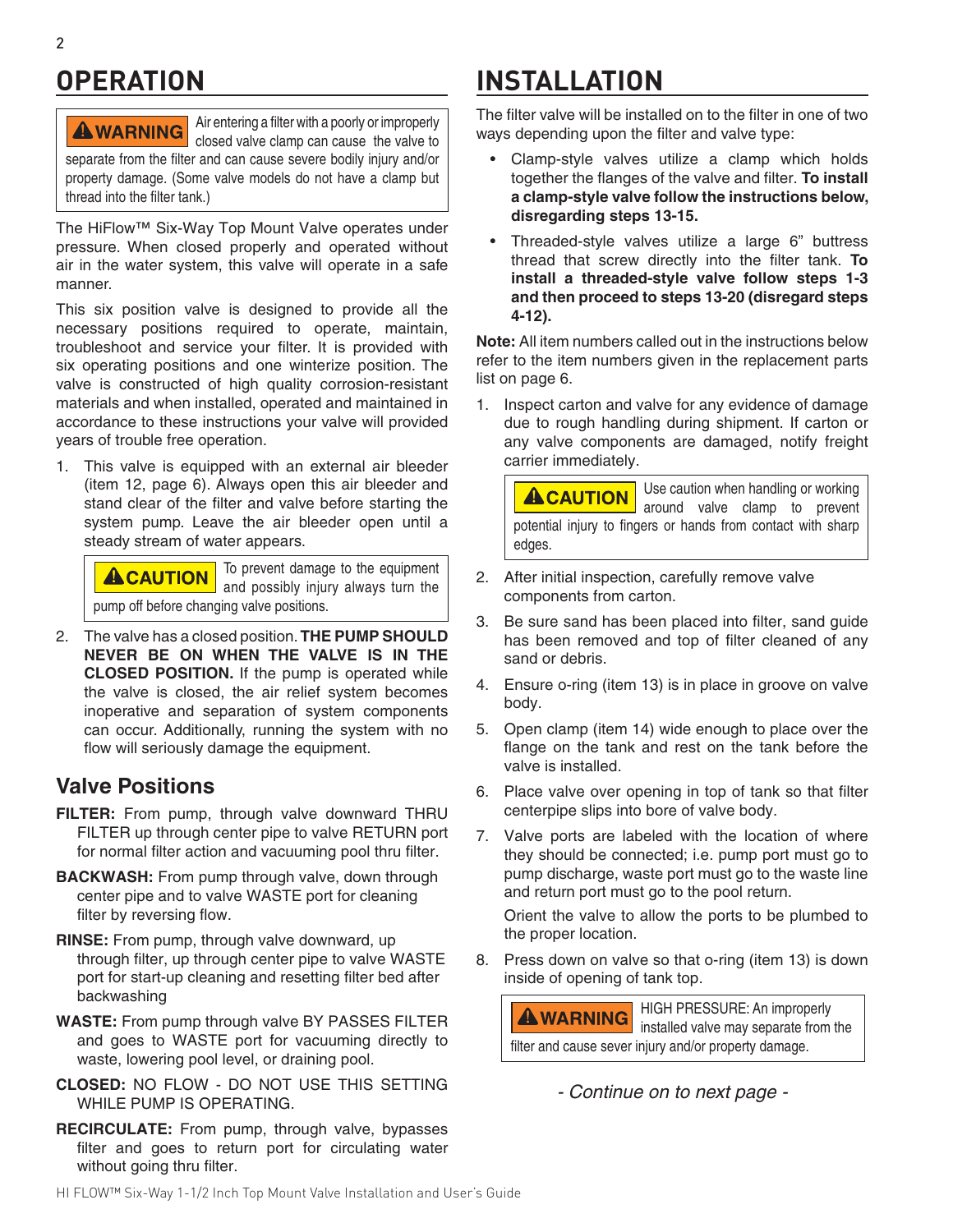9. Lift the clamp (item 14) over the tank flange and carefully guide the clamp so that it catches both the valve flange and the tank flange as shown in **Figure 1**.



10. Insert the valve screws and nuts into the clamp half making sure that the nuts are located in the special hexagonal retainer slots on the clamps. See **Figure 2**.



- 11. Begin to tighten the clamp screws with a Phillips screwdriver. Tap around the outside of the clamp with a rubber mallet (or similar tool) to ensure uniform loading and proper seating of the clamp halves. Continue tapping and tightening until the clamp ends touch each other. Do not tighten beyond this point to avoid damaging the screws or clamp.
- 12. Check to be sure o-ring (item 18), is in place above large thread on valve body and that o-ring is lubricated. If o-ring requires lubrication, use only silicone type lubrication.

Use of lubricants or pipe sealants **AWARNING** other than those recommended in this instruction booklet may damage the valve and cause the valve to separate from the filter, causing severe bodily injury or property damage.

- 13. Check to be sure filter piping assembly is exactly centered about 1-1/2" below the large threaded opening in the tank.
- 14. Carefully install the valve inside the filter opening so that the filter piping assembly slips into socket of the valve. Slowly turn valve clockwise until the thread engages with the thread on the tank. Continue to turn valve until the o-ring on valve contacts the tank. Grasp valve by the two opposing ports and tighten as secure as possible by hand.

**Note:** The valve should easily thread into the filter opening by hand, until the valve o-ring contacts the filter surface. Failure to position the filter piping assembly in the center of the large filter opening, can cause the valve to not thread properly into the filter tank.

- 15. Orient the filter and valve to allow the ports to be plumbed to the proper location.
- 16. The Maximum operating pressure of this valve is 50 psi. The filter unit also has a maximum operating pressure listed on the filter nameplate. DO NOT OPERATE this unit above the maximum operating pressure of the valve or the filter. Never connect the filter and valve unit to a pump which can generate a pressure that exceeds the operating pressure of the filter or valve.
- 17. Assemble piping and pipe fittings to pump and valve. All piping must conform to local and state plumbing and sanitary codes.
- 18. Use sealant on all tapered male connections of pipe and fittings. Use only sealant compounds suited for plastic pipe. Support pipe to prevent strains on filter, pump or valve.

**Note:** All valve internal threads are tapered except the air bleeder connection. Do NOT overtighten tapered thread connections.

- 19. Install pressure gage in 1/4" NPT port directly across from the pump port.
- 20. Never store pool chemicals within 10 feet (3 meters) of your pool filter valve. Pool chemicals should always be stored in a cool, dry, well ventilated area.

Chemical fumes and/or spills can **AWARNING** cause severe degradation of valve components. Structurally weakened components can cause filter valve or attachments to blow off and could cause severe bodily injury and/or property damage.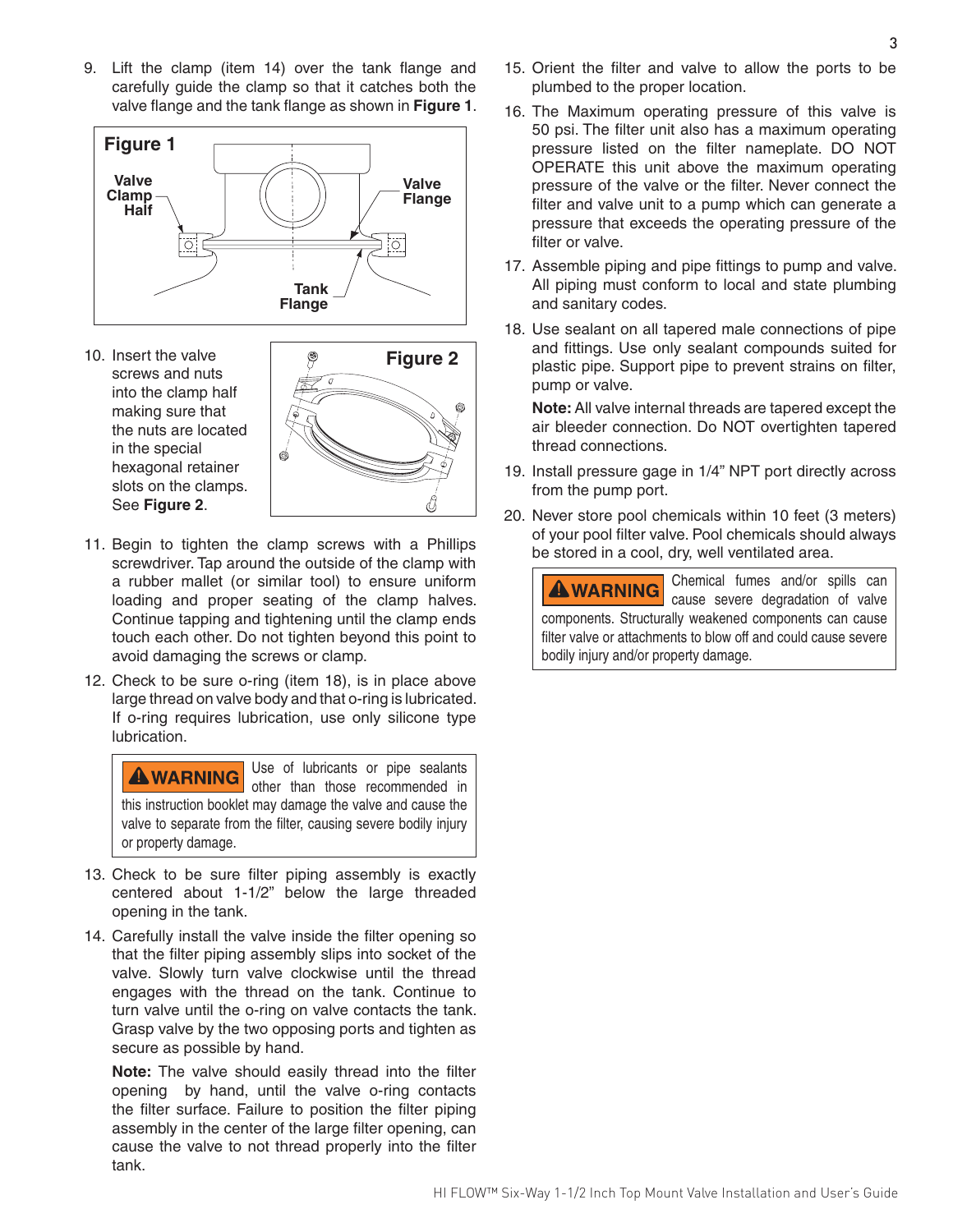## **MAINTENANCE**

#### **Replacing the Valve Top and Diverter Assembly**

- 1. Shut off pump and open air bleeder to relieve all internal pressure.
- 2. Set valve handle to winterize position.
- 3. Remove 6 cover screws (item 10).
- 4. Lift off valve top and diverter assembly.

**Note:** Valve diverter assembly has the sealing gasket attached to the diverter. When handling the diverter use caution to prevent the sealing surface from being damaged during handling.

- 5. Clean valve body sealing surface with soft clean lint free cloth. Inspect surface for damage such as scratches or nicks. If surface is damaged the valve body must be replaced.
- 6. Carefully lubricate the new valve top replacement o-ring (item 6) with a silicone based lubricant and place appropriately on valve top.

HIGH PRESSURE: An improperly **AWARNING** installed valve may separate from the filter and cause sever injury and/or property damage.

7. Place the new valve top handle in the winterize position. Install new valve top and diverter assembly making sure small recess on lid and small bump on valve body are aligned. Start all 6 screws with fingers to insure that the screw is started in the formed thread of the valve body. Screws should be tightened progressively by tightening diametrically opposite screws and following a crisscross pattern. Tighten all 6 valve top attachment screws firmly. DO NOT OVERTIGHTEN.

**Note:** Valve top is attached with self-tapping screws. The screws must be aligned properly to prevent cross threading of the screws in the valve body.

#### **Valve Care**

The valve is a very important part of your pool equipment and system. Proper care and maintenance will add many years of service and enjoyment to the pool. Follow these suggestions for long trouble free operation:

1. To clean the exterior of the valve of dust and dirt, wash with a mild detergent and water, then hose off. Do NOT use solvents.

Always visually inspect valve **AWARNING** components during normal servicing to insure structural safety. Replace any item which is corroded, bent or otherwise visually defective. Defective valve components can allow the valve or attachments to separate from the filter and could cause severe bodily injury and/or property damage.

- 2. The valve clamp used on your valve has been manufactured with high quality corrosion resistant materials. The manufacturing process could allow sharp edges to be present on the parts. When working in and around the clamp use caution to prevent potential injury to fingers or hands from contact with sharp edges.
- 3. Your valve is a pressure vessel and should never be serviced while under pressure. Always relieve tank pressure and open air bleeder before attempting to service your valve.
- 4. Open the manual air bleeder and stand clear of the filter/valve before restarting your pump.

#### **Winterizing**

- 1. Shut off pump and open the valve air bleeder.
- 2. Drain and winterize the pump and filter per manufacturer's instructions
- 3. Press down on valve handle and rotate so valve pointer is on circular rib on valve top at area on valve marked WINTERIZE.

**Note:** The valve should be left in this position during the shutdown season so the valve diverter has no pressure on the rubber seal.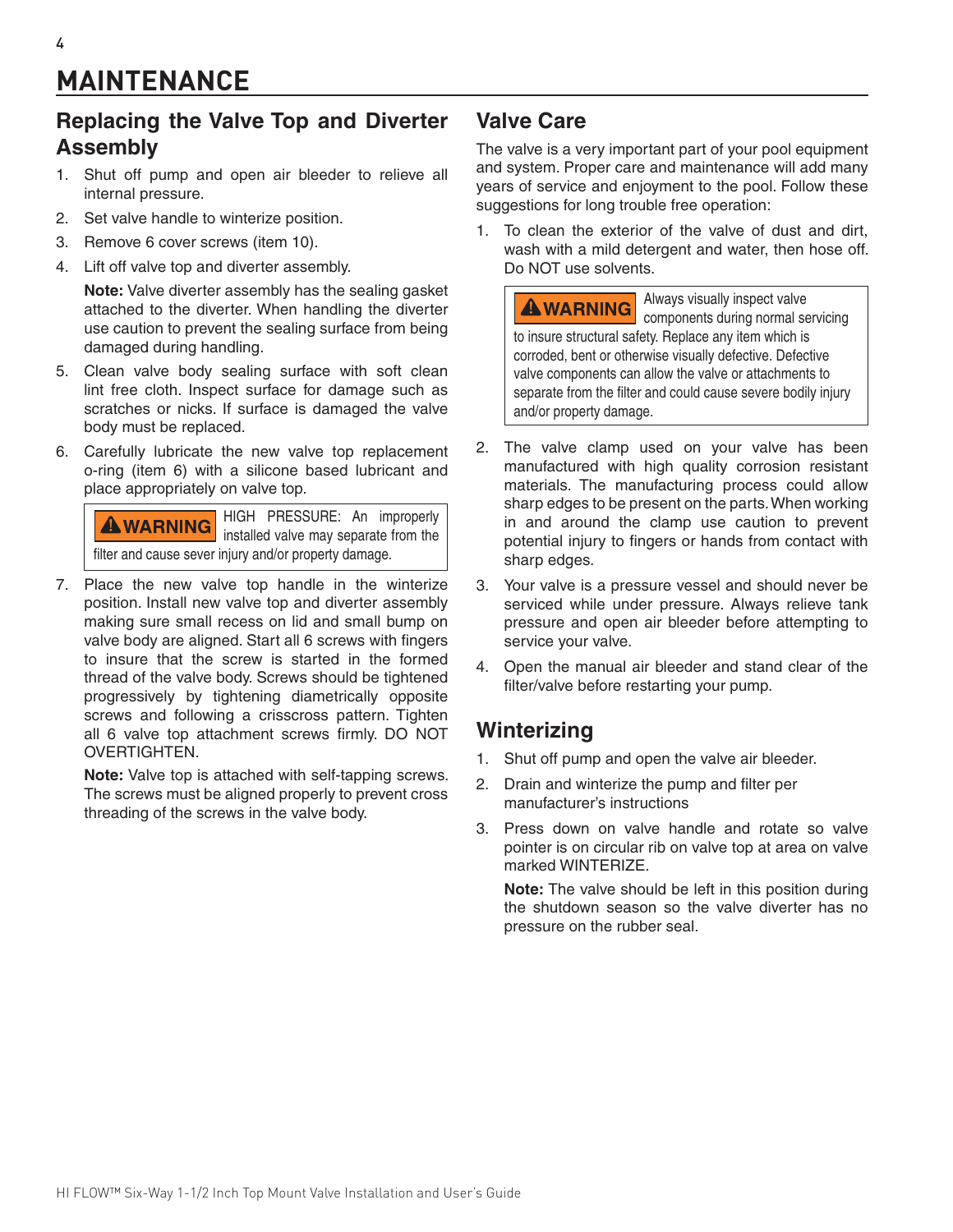### **TROUBLESHOOTING**

| Problem                                                | <b>Possible Cause</b>                                                                                      | <b>Corrective Action</b>                                                                        |  |
|--------------------------------------------------------|------------------------------------------------------------------------------------------------------------|-------------------------------------------------------------------------------------------------|--|
| <b>Leak to Waste Port</b>                              | Dirt or sand under seal.<br>Remove valve top and clean seal area.                                          |                                                                                                 |  |
|                                                        | Damaged seal.                                                                                              | Replace valve top assembly.                                                                     |  |
|                                                        | Damaged valve body in seal area.                                                                           | Replace valve body.                                                                             |  |
| <b>Leakage at Port</b><br><b>Connection to Valve</b>   | Replace valve body using the proper assembly and do<br>Cracked ports.<br>NOT overtighten port connections. |                                                                                                 |  |
|                                                        | Insufficient sealant on threads.                                                                           | Apply sealant.                                                                                  |  |
| <b>Sand Returning to Pool</b>                          | Filter problem.                                                                                            | Refer to filter troubleshooting in the filter manual.                                           |  |
|                                                        | Sand blowing through air vent slots or between<br>filter center pipe in valve.                             | Sand size too small or flow rate through filter too high.                                       |  |
| <b>Leakage at Valve</b><br><b>Attachment to Filter</b> | Remove valve and inspect o-ring and sealing surface.<br>Leakage past o-ring.<br>Replace as necessary.      |                                                                                                 |  |
| <b>Leakage at Handle</b>                               | Leakage past o-ring.                                                                                       | Replace valve top assembly.                                                                     |  |
| Leakage at the Top of<br><b>Valve to Valve Body</b>    | Leakage past o-ring.                                                                                       | Remove valve and inspect o-ring and sealing surface.<br>Replace as necessary.                   |  |
| <b>Leakage at Sight Glass</b><br>with Vacuum Breaker.  | Dirt on sealing gasket.                                                                                    | Remove sight glass and rinse with cool water to<br>remove dirt. Replace sight glass if damaged. |  |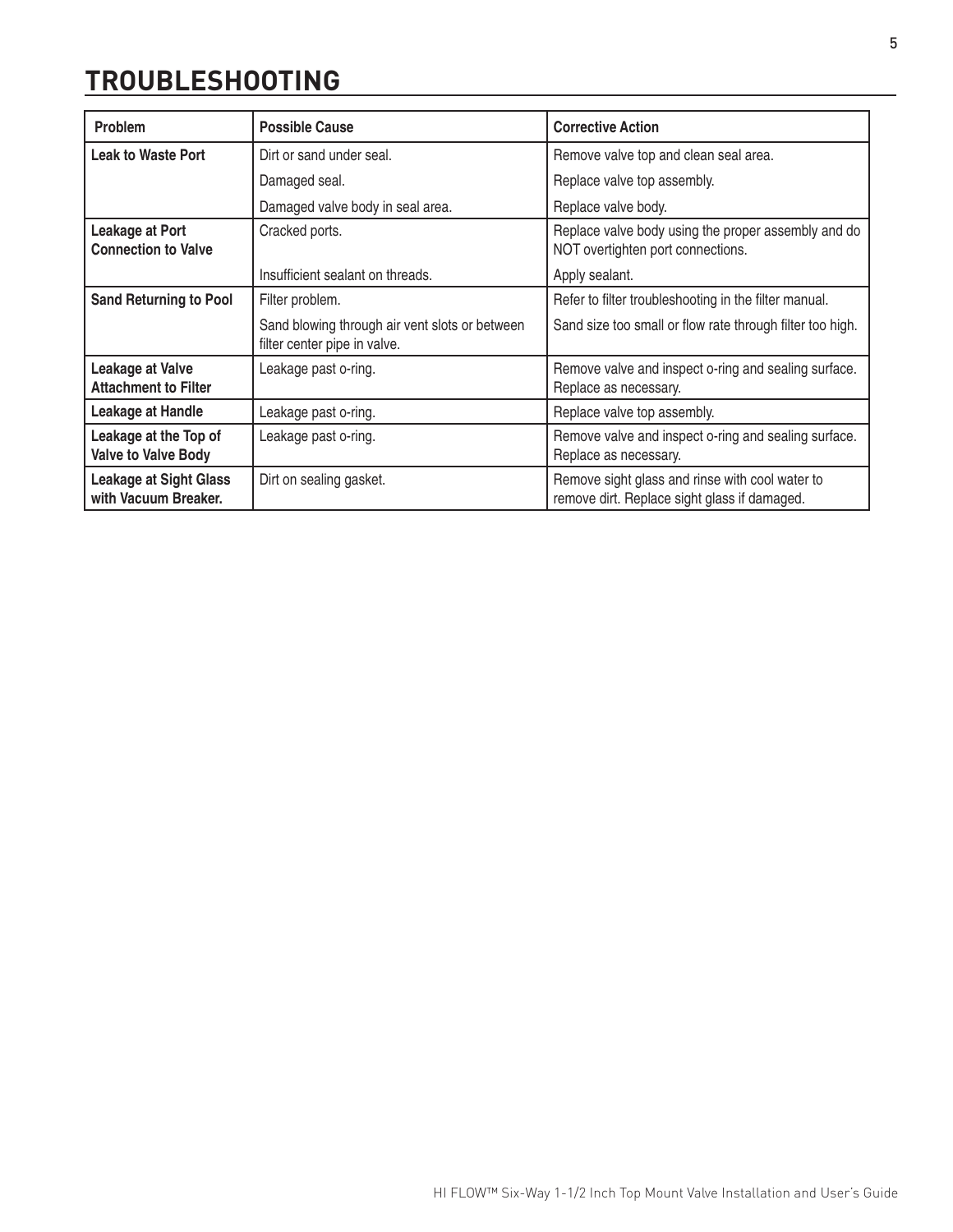## **REPLACEMENT PARTS**

| Item#                    | Part # | <b>Description</b>                               |
|--------------------------|--------|--------------------------------------------------|
| 1                        | 272520 | Handle                                           |
| $\overline{2}$           | 272505 | Washer, Plastic (Qty2)                           |
| 3                        | 272405 | Screw, Handle                                    |
| 4                        | 272527 | Valve Top, Black                                 |
| 5                        | 272511 | O-Ring, Diverter Shaft                           |
| 6                        | 354053 | O-Ring                                           |
| $\overline{7}$           | 272401 | Washer, SS <sup>4</sup>                          |
| 8                        | 272400 | Spring, 100lb. 1-13/16 O.D. SS <sup>4</sup>      |
| 8A                       | 272535 | Spring, 100lb. 1-3/8 O.D. SS <sup>4</sup>        |
| 9                        | 272512 | Diverter w/Grasket                               |
| 10A                      | 354541 | Screw, #10-24 Hex Pan HD<br>$(Qty6)^5$           |
| 11A                      | 272530 | Valve Body w/Diffuser - Clamp<br><b>Style</b>    |
| 11B                      | 272538 | Valve Body w/Diffuser - Threaded<br><b>Style</b> |
| 12                       | 273512 | Air Bleeder w/O-ring <sup>3</sup>                |
| 13                       | 272541 | O-Ring, 3/16" x 4-5/8" I.D.                      |
| 14                       | 152162 | Clamp                                            |
| 15                       | 155050 | Pressure Gauge                                   |
| 16                       | 271106 | Sightglass                                       |
| 16                       | 272550 | Sightglass w/Vacuum Protector                    |
| 17                       | 271107 | Gasket, Sightglass 5/8" I.D. x 1"<br>O.D.        |
| 18                       | 154493 | O-Ring, 0.157" x 5.75" I.D.                      |
| $\overline{\phantom{0}}$ | 155037 | Carton                                           |
|                          | 272517 | Manual                                           |
| 19                       | 272555 | Washer, 9/16 SS <sup>5</sup>                     |
| 20                       | 272554 | Nut, #10-24 Serrated Flange SS <sup>5</sup>      |
| 21                       | 354562 | Label, No Petroleum                              |

#### **Notes:**

- 1 VALVE TOP ASSEMBLY P/N 272531 CONSISTS OF ITEMS 1 THRU 9 AND VALVE INSTRUCTIONS 27-2517.
- 2 VALVES MANUFACTURED BEFORE MARCH 1, 1993 DO NOT CONTAIN ITEM 16 SIGHTGLASS OR ITEM 17 SIGHTGLASS GASKET.
- 3 CLAMP STYLE VALVES MANUFACTURED BEFORE MARCH 1, 1993 CONTAIN A DIFFERENT AIR BLEEDER WITH O-RING PART NO. 272515. THIS PART IS NOT INTERCHANGEABLE WITH PART NO. 273512. THREADED VALVES MANUFACTURED BEFORE MARCH 1, 1993 DO NOT CONTAIN AN AIR BLEEDER WITH 0-RING.
- 4 ITEM 8A USED ON VALVES MANUFACTURED AFTER MAY 1, 1992 AND REPLACES BOTH ITEMS 7 AND 8.
- 5 VALVES MANUFACTURED AFTER APRIL 15, 1994 USE NUT/ BOLT DESIGN, SEE ITEMS 10A, 19, 20, & 21.



**Clamp Style Valve** 



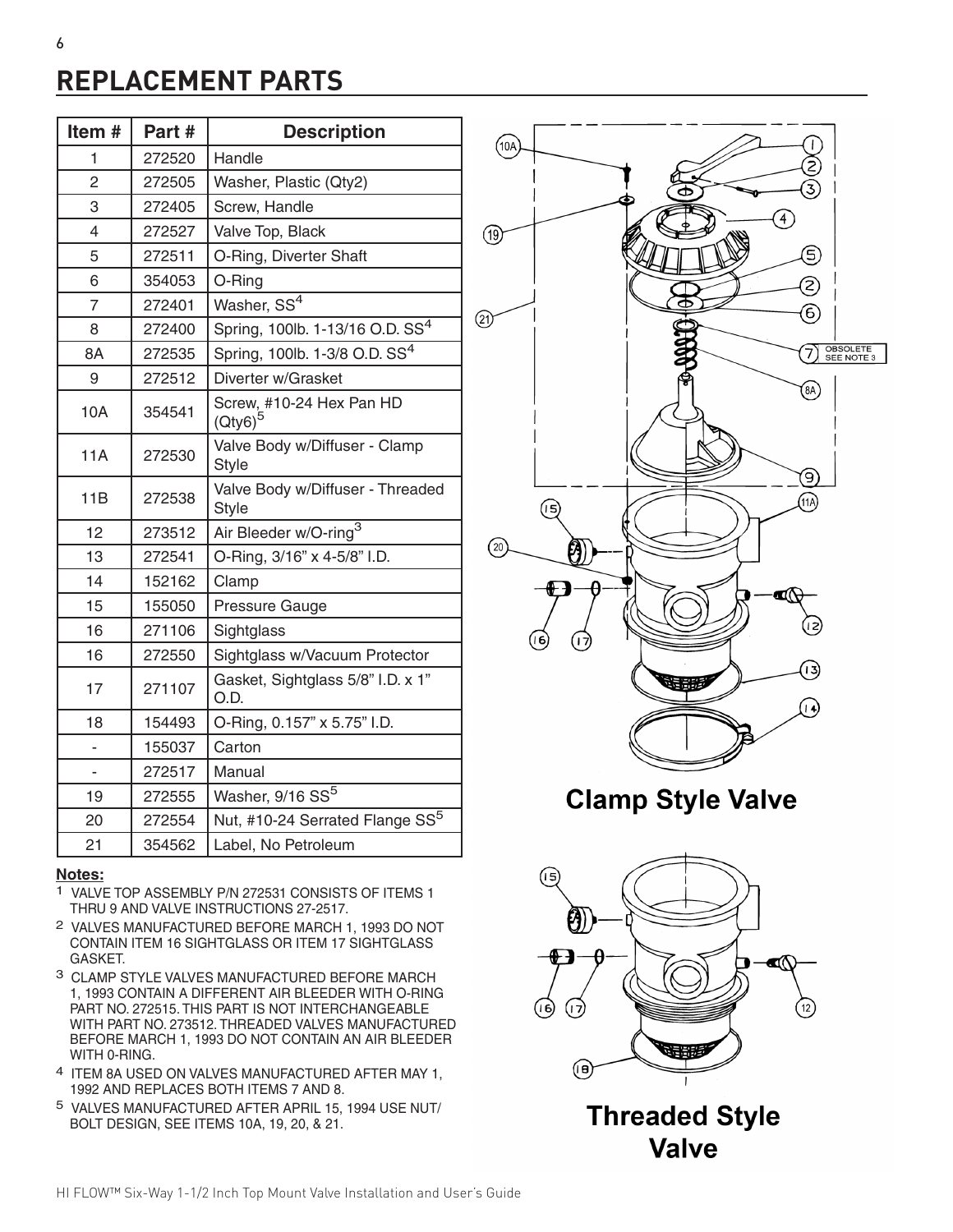## **NOTES**